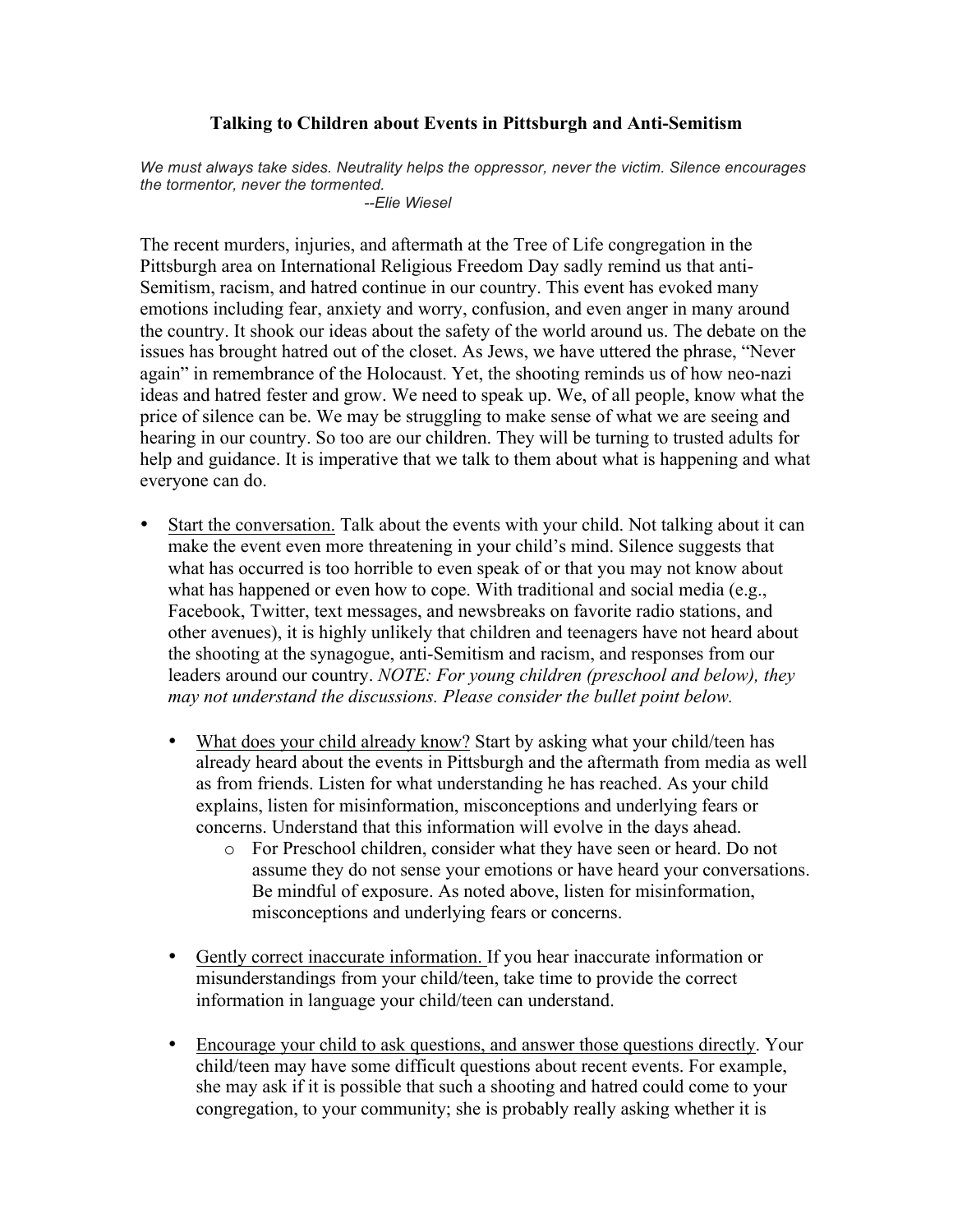"likely." It is important to discuss the likelihood of this risk. She is also asking if she is safe. This may be a time to review plans your family has of assuring safety in the event of *any* crisis situation. Include in your answers any information you may have on efforts being made to assure safety (e.g., working with local responders, with experts in safety, and with Jewish community leadership and teachers about anti-Semitism, hatred, and discrimination). Like adults, children/teens are better able to cope with a difficult situation if they feel they have information. Question-and-answer exchanges help ensure ongoing support as your child begins to cope with emotions related to recent events and their aftermath.

- Discuss Anti-Semitism, again answering questions directly. Anti-Semitism is difficult for adults to understand. No one wants to have to have a discussion with their children that people dislike them just for being Jewish or attending a Jewish place of worship or community center. But, given recent events and a rise in antisemitic comments, discussing this with children/teens lets them know that you are willing to discuss difficult topics. Sometimes, the answer may be, "I don't know why some people don't like us/our Jewish friends, but it is never ok to say hurtful things to others." Help children and teens come up with a response should anyone say or do anyting that makes them feel uncomfortable. Help them identify adults they can trust should something be said or done when you are not around. There are many children's books for different ages that are available related to anit-Semitism. Consider reading one with your child or providing one to your teen. Discuss the book after it is read as a way to jump-start a conversation about a challenging topic.
	- o Enpower your children and teens. When discussing the shooting at the synagogue in Pittsburgh and anti-Semitism, it is important to identify individuals who children and teens can trust should they be worried or overwhelmed by emotions and need someone to talk to about these. You are also identifying trusted individuals to approach if they or someone they know or see is being victimized by bullying actions. You can also empower them to ask about safety and security for all. This is also very important for your children entering/returning to college. Having information is important to coping and resilience in the face of difficult circumstances.
	- o For preschool children: You may begin the conversation with "sometimes people can say things that are mean and hurt our feelings. Some people may say these things to us just because we are Jewish. We are very proud to be Jewish. If someone ever tries to be a bully to you because you are Jewish, it is important for you to tell me and to tell your teacher. I will do everything I can to be sure you are always safe. That is your teacher's job, too. No one ever should be bullied or made to feel bad because of who they are, what they look like, or what they believe. Have you heard about anything like this or has someone ever said or done anything to you?"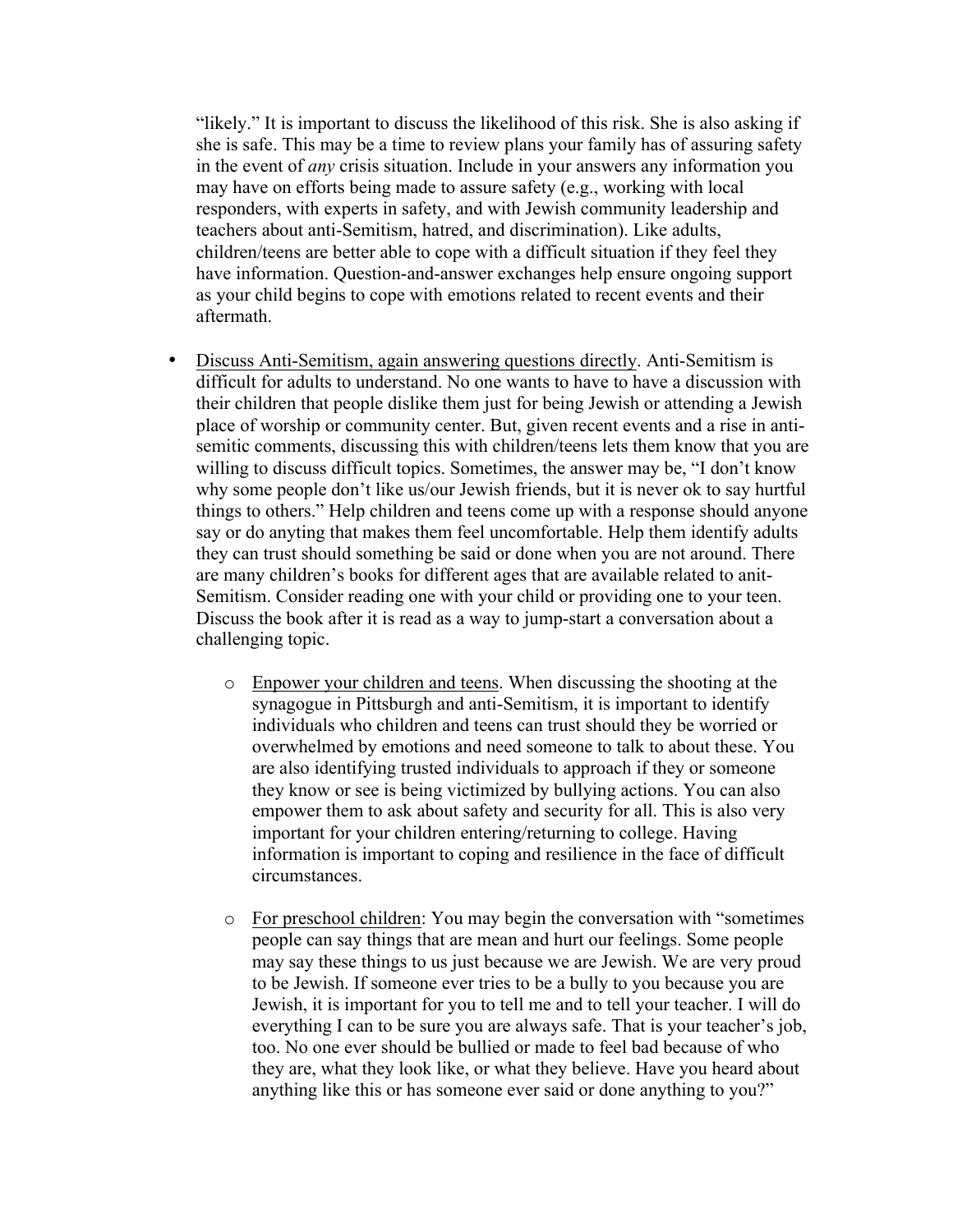- o For older children and teens: Discuss these events with a historical perspective. WWII, the civil rights movement, etc. At all times, good people took a stand. Jews, perhaps more than any other group, understand the consequences of hatred and fear.
- o For college students: As your college students may be away from home, they (and you) may be concerned about how recent events may be played out on college campuses. These may take the form of protests, rallies, and student organizations being formed. Existing organizations such as Hillel may also be planning activites or special events. Talk to your college students about safety and security on campus. Identify where to find information. Identify trusted organizations and individuals. Discuss their thougths about involvement. Stress the important need to say something should they or anyone they know or see be the victim of hate speech or actions.
- Values and beliefs. As you begin conversations, recognize that this is an important opportunity to instill values and beliefs about respect, tolerance, and diversity. What your children/teens hear and see from you, they learn and these can become their values and beliefs. As Nelson Mandela so eloquently stated, "No one is born hating another person because of the color of his skin or his background or his religion…" This was followed by what we have come to learn through experience as well as empirical research, "People must learn to hate, and if they can learn to hate, they can be taught to love."
	- o Recognition of other groups: When talking to your children and teens about your values and beliefs, help them identify other groups who may be targeted for hate and discrimination. These include minorities, other religious groups, refugees, and LBGTQ individuals. These children/teens may also be scared, worried, anxious, and even angry. Consider how you would like your child to support others who may be targeted with racism and hate speech and actions.
- Common reactions. Children/Teens may have reactions to these events. In the immediate aftermath of a threat, problems with attention and concentration may arise. Increases in irritability and defiance may be present. Children and even teens may have more difficulty separating from caregivers, wanting to stay at home or with caregivers. Worries and anxieties about what has happened, what may happen in the future, and how this will impact their lives are common. As the events in Pittsburgh, other acts of hatred, and neo-nazi, confederate, and klan rhetoric are discussed across our country, children/teens who were not directly impacted may have anxieties that "it could have happened to me." Children/Teens may think about this event, even when they are trying not to. Sleep and appetite may also be affected. In general, these reactions will begin to lessen within a few weeks of events. Support from you will help with feelings of safety and security.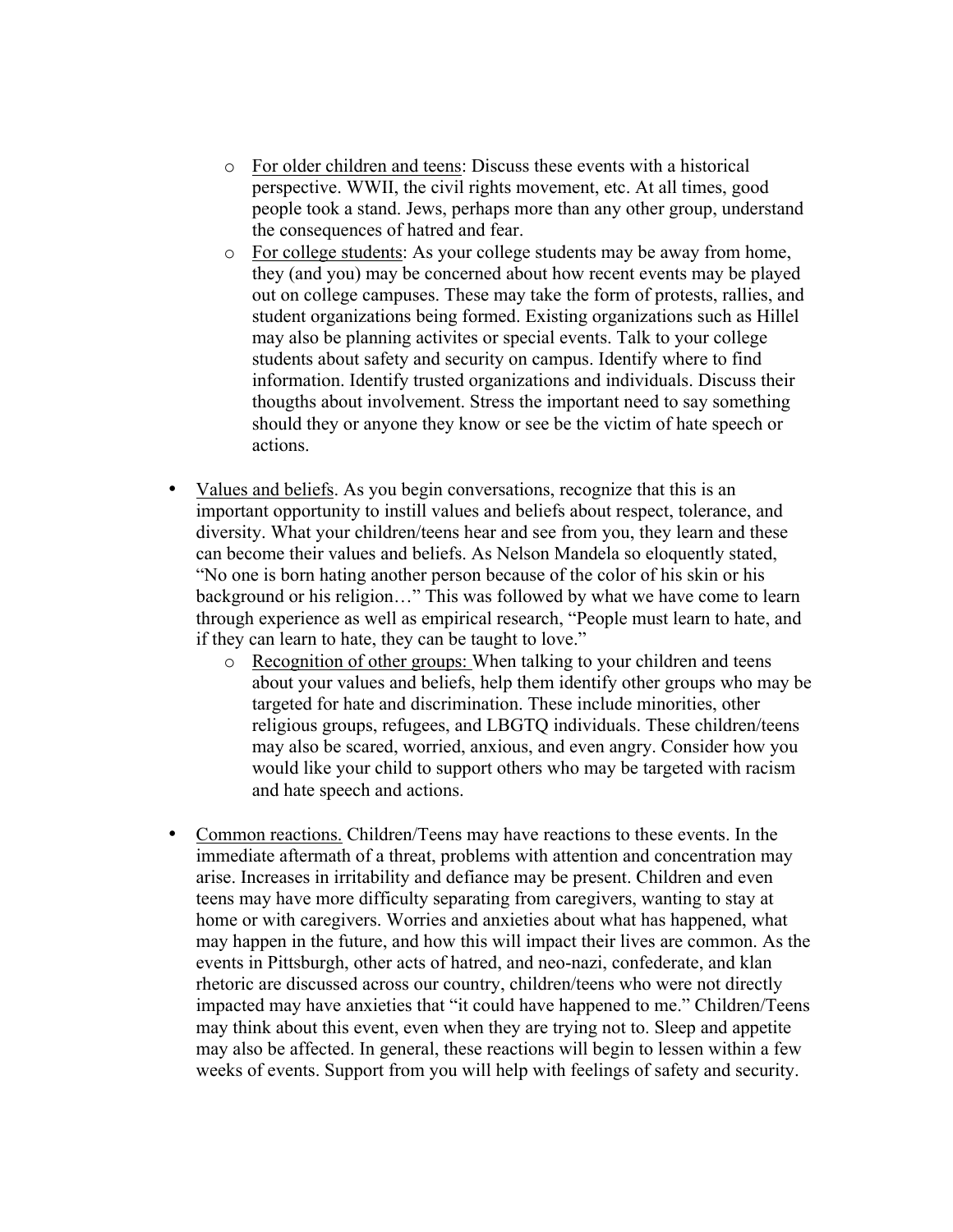- Be a positive role model. Consider sharing your feelings about the events with your child/teen at a level they can understand. You may express worry, fear, and even a little anger for what happened and for what leaders and others are saying. You may express sadness, worry, and empathy. But, it is very important for you to also share with your child/teen ideas for coping with difficult situations like talking with you or other trusted adults. Your positive statements about the response by many leaders, Rabbis, and others in support of those targeted by hatred will increase your children's sense of security and safety.
- Limit adult conversations. Be mindful that children/teens are sensitive to your stress. Know that they also listen to your conversations, even when you don't believe they can hear or are attending to you. Children may not understand all of your conversations and will fill in the blanks, often with misconceptions or inaccurate information. While the recent events have raised concerns for adults, have discussions about your feelings and thoughts with other adults out of your child's or teens presence. It is important that you express your concerns in a healthy way as stress impacts all of us.
- Limit media exposure. The events in Pittsburgh and the aftermath of these is on the every type of media. These are compounded by continued terrorist attacks around the world. Limit exposure to this coverage. For the very young child, there is truly no "good" amount. For young children and teens, they will likely have contact with traditional and social media. The younger the child, the less the exposure should be. In all cases, find a time to sit with your child/teen and ask about what they have seen, what they have heard. Get their ideas and opinions. Even checking in to determine what their friends may be saying about what is happening. Consider limiting your own exposure. Too much increases our stress levels, also.
- Be patient. In times of stress, children/teens may have more trouble with their behavior, concentration, and attention. Even if they may not openly seek your understanding or support, they will want this. With adolescents who are searching for an increased sense of independence, it may be more difficult to ask for support and help. Children/teens will need a little extra patience, care, and love. (Be patient with yourself too!).
- Extra help. Should reactions continue or at any point interfere with your children's/teens' abilities to function or you are worried, contact your Rabbi or your local mental health professionals who have expertise in trauma. Your family physician or pediatrician may be able to guild you to such experts. State mental health associations can also provide guidance.
- Keep in mind:
	- o School can be a place of safety or bullying. School/college is a place of learning, time with friends, time for school spirit and activities. But this